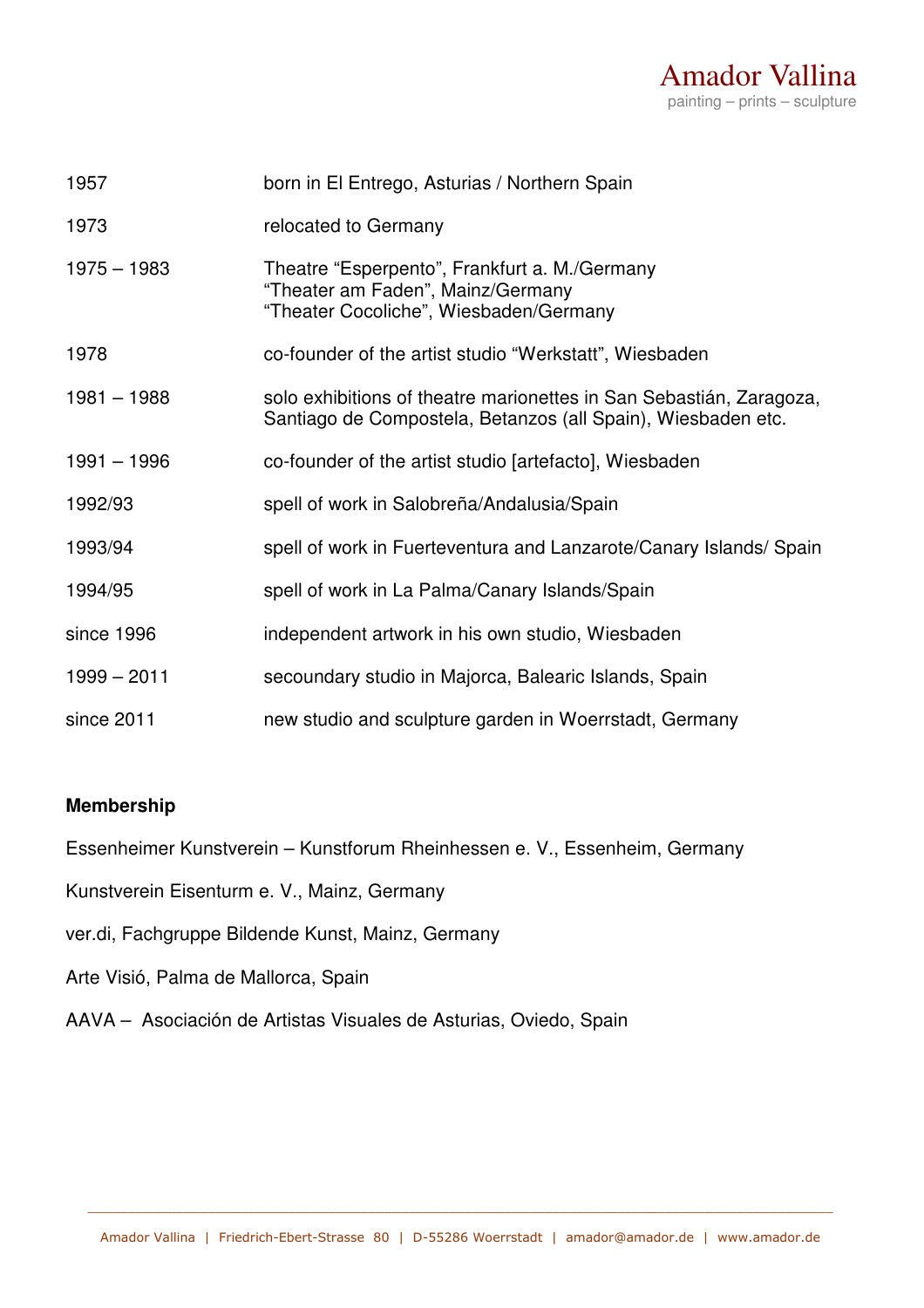## **Solo exhibitions**

| 2011 | "Campo y Mar", Galería K at Bistro Jens, Camp de Mar, Andratx,<br>Majorca, Spain |
|------|----------------------------------------------------------------------------------|
| 2010 | "Obra Reciente", Gallery ArteArtesanía, Sóller, Majorca, Spain                   |
| 2009 | "trans.form.arte", El Pato, Son Vida, Palma de Mallorca, Spain                   |
| 2007 | "RETRO•per•SPECTIVA, Galería Can Puig, Sóller, Majorca                           |
| 2005 | "Recién pintado", Agapanto, Puerto de Sóller, Majorca, Spain                     |
| 2004 | " m e i n s " MBA - Management & Business Akademie, Mainz                        |
| 2003 | Sa Vinya, Deyà, Majorca, Spain                                                   |
| 2003 | "Roots of Spain", The Bonhoga Gallery, Weisdale, Shetland Islands,               |
|      | Scotland, UK                                                                     |
| 2002 | "El Horizonte", Can Perlus, Sóller, Spain                                        |
| 2001 | "Pintura – Escultura", Casa de Artes – La Galería, Cas Concos, Majorca           |
| 2000 | "Pintures - Escultures", Gallery Can Puig, Sóller, Majorca, Spain                |
| 1998 | "Tür an Tür" with Titus Gran in the foreign studios, Wiesbaden                   |
| 1998 | "Zeitsprünge", Kaus & Meyer, Dreieich-Buchschlag/Frankfurt a. M.                 |
| 1997 | "Aus4Stellungen", kunst.verladehalle, Rüsselsheim, Germany                       |
| 1997 | Gallery Swayambho, Wiesbaden, Germany                                            |

## **Group exhibitions**

| 2011 | "Kunstweek", Galerie Art Hispánico, Doetinchem, Netherlands             |
|------|-------------------------------------------------------------------------|
| 2011 | "Encuentros", Driekoningenkapel, Doetinchem, Netherlands                |
| 2011 | "Mainzer Museumsnacht", Galerie Hellbusch, Mainz, Germany               |
| 2011 | "Ontmoetingen", Expo Hispánico Art, Museum Galerie Rosmolen             |
|      | Universart, Zeddam, Netherlands                                         |
| 2010 | "WINTER ART", Essenheimer Kunstverein, Kunstforum Rheinhessen,          |
|      | Essenheim, Germany                                                      |
| 2010 | Galerie Hellbusch, Mainz, Germany                                       |
| 2010 | "Expo Gays 2010", Galería d'Art i Disseny Patricia Muñoz, Málaga,       |
|      | Spain                                                                   |
| 2010 | "A Bit de l'Art", Espai Obert, Palma de Malllorca, Spain                |
| 2009 | "Troika 8 - 2nd Small Art International Exhibition", Dragon Hall,       |
|      | Norwich, United Kingdom                                                 |
| 2009 | Galería K, Palma de Mallorca, Spain                                     |
| 2009 | "XIX. Feria de los Artistas", Atocha, Madrid, Spain                     |
| 2009 | "Erste Begegnung", Galerie Kaschenbach, Trier, Germany                  |
| 2009 | "arte y mar", Puerto de Pollensa, Puerto Andratx, Puerto Alcúdia, Spain |
| 2009 | "Primera Fira de l'Art", Santa María del Camí, Mallorca, Spain          |
| 2009 | "Abril - Lluvia de Arte", Gallery L'Unico, Palma de Mallorca, Spain     |
| 2009 | "Un viaje por el mundo de la expresión", Puerto Portals, Mallorca       |
| 2009 | "Ciudadano ilegal", Galería Berlin, Palma de Mallorca, Spain            |
| 2008 | "What does the future hold?", Gallery ArteArtesanía, Sóller, Majorca,   |
|      | Spain                                                                   |
| 2008 | Days of Open Studios, Arte Visión/Espai Obert, Palma de Mallorca,       |
|      |                                                                         |